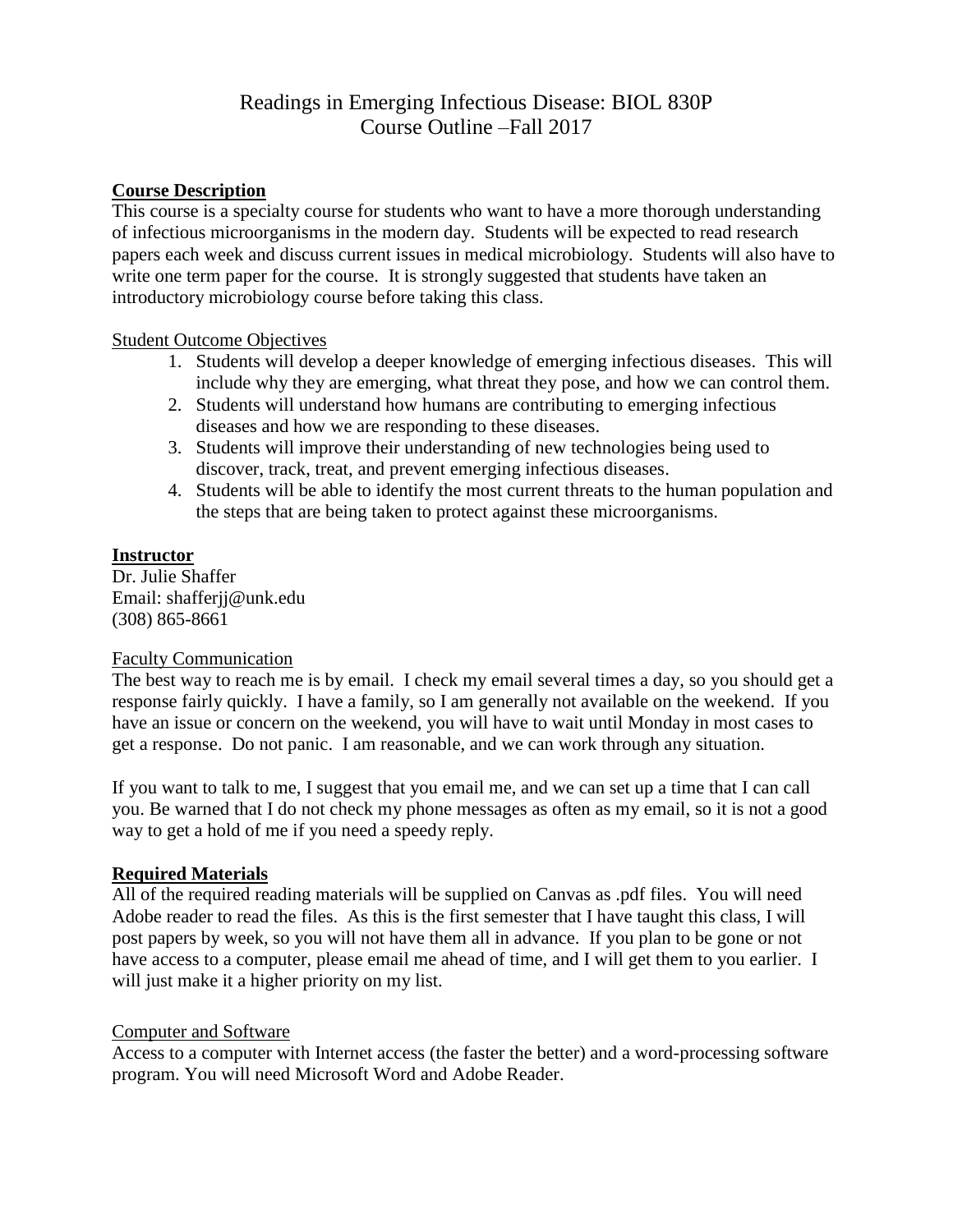#### Web Resources

For this class, we are using an online course management system called Canvas. (UNK is switching from Blackboard to Canvas. By next spring all classes will be on Canvas, so I am attempting to switch all of my classes this semester.) Canvas provides standard interfaces for grades, assignments, discussions, and other functions. You will need to become familiar with this application. There is some online help if you are having difficulty with the system. There are two important things to remember about this system:

- 1) You **must check and use your UNK email address** to receive and send emails pertaining to this class. The Blackboard system does not allow us to enter any other email address you may be using now.
- 2) Check the announcements page of Blackboard for breaking news. Any information I need to get to the class as a whole will be on this opening page.

In addition, you will find other useful material at the class web site. Among the things on the webpage will be the syllabus and other useful documents, links to other sites that have information we use or you may need to visit to learn information, assignments, and your grades.

### **Grading Policy**

| <b>Possible Points</b>         |           |
|--------------------------------|-----------|
| Discussion (10 pts/discussion) | 130       |
| <b>Final Paper</b>             | 100       |
| Total                          | $230$ pts |

### Grading Scale

Grades will be assigned using the standard grading scale for the Department of Biology, as follows: A (93-100%), A- (90-92%), B+ (88-89%), B (83-87%), B- (80-82%), C+ (78-79%), C  $(73-77\%)$ , C-  $(70-72\%)$ , D+  $(68-69\%)$ , D $(63-67\%)$ , D-  $(60-62\%)$ , and F (below 60%).

### **Assignments**

### Discussion

Each week students will be asked to read the provided papers on various topics. On the Discussion board, each student will be expected to participate in discussion. This can include answering questions, posting questions, introducing new papers, information, and related topics. This is a graduate class, so students are expected to contribute to learning and demonstrate expertise of the topics. You be asked to make two major contributions per week. These cannot both be on the same day. I expect that you will be checking discussion throughout the week. Please see the attached rubric for how I will grade each week.

| <b>Criteria</b>                       | <b>Points Possible</b> |  |  |
|---------------------------------------|------------------------|--|--|
| Two significant contributions         |                        |  |  |
| At least two different days           |                        |  |  |
| Topic relevant to discussion          |                        |  |  |
| Demonstrated thoughtful analysis      |                        |  |  |
| Responsive to classmates              |                        |  |  |
| <b>Total weekly discussion points</b> | '10 possible           |  |  |

#### Final Paper

 The final assignment for this class is to write up a 5 page argumentative paper focusing on **"What human behavior has had the greatest impact on emerging infectious disease."** I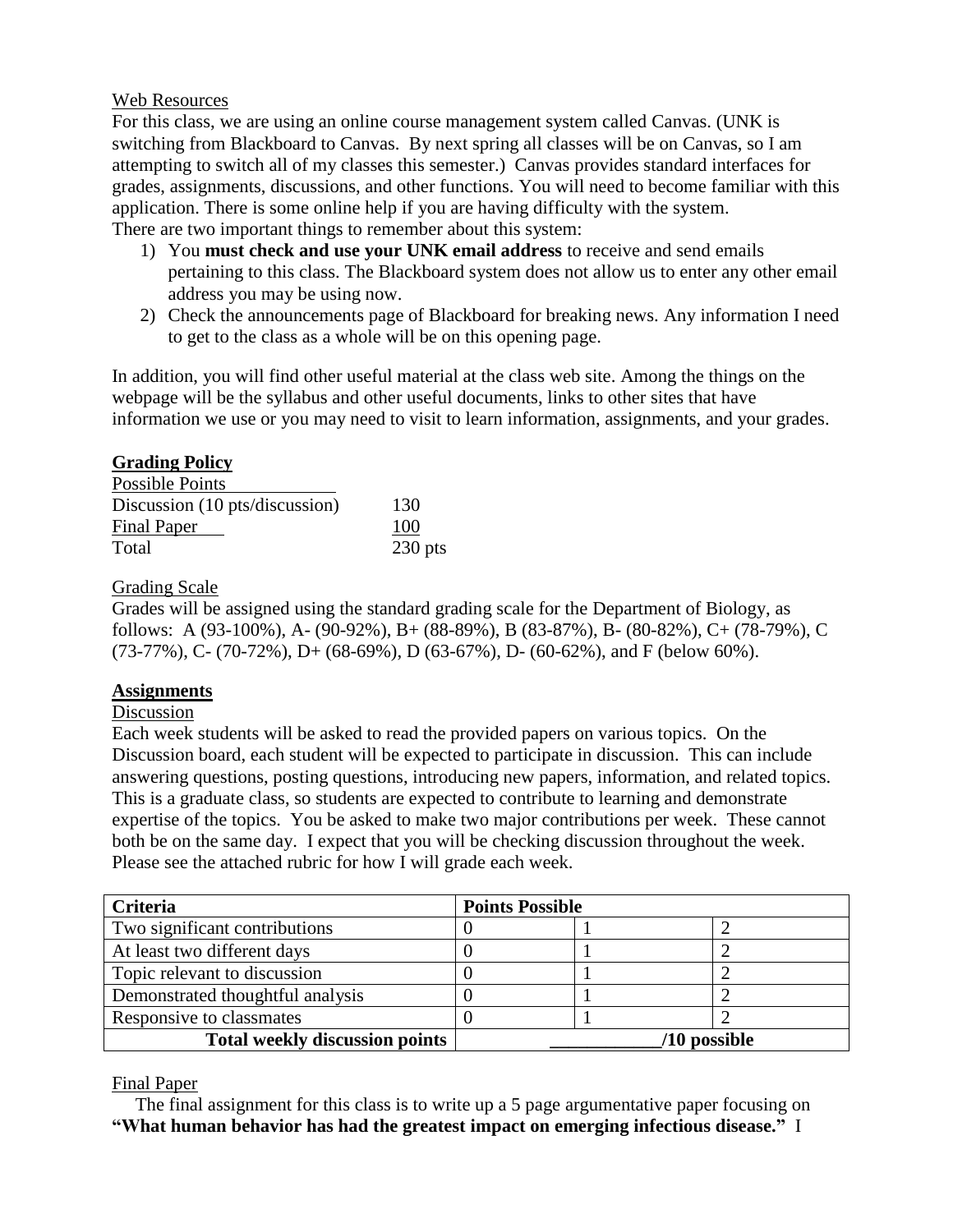would like you to pick one topic and then provide the support for your conclusion. As a reminder, I would expect that you would have at least three major supports for your argument. You must use research to support your argument, which means that everything must be referenced. Please use in-text referencing using numerals since I will allow legitimate websites as references such as CDC. The format would be to use numbers for each reference as you use them in the text, so the first reference will be (1). The second one used in the text will be (2) and so on. If you use either of those references again in the text they will stay that original number. Then on your references page you just list them in numerical order as you used in the text. (They are not alphabetical order!)

FYI: If it has been awhile since you've done one of these papers, Purdue has a nice description of argumentative essays at [https://owl.english.purdue.edu/owl/resource/685/05.](https://owl.english.purdue.edu/owl/resource/685/05) This is only helpful if you would like more information about how to compose an argumentative essay.

#### **Other Topics of Note**

#### Academic Dishonesty Policy

This policy is stated in the Student Handbook. Cheating of any kind will not be tolerated. Plagiarism is considered a form of cheating. If you are caught plagiarizing, you will receive a 0 and a formal letter will be written and placed in your permanent file. If you receive multiple letters, you could be removed from the program. If you have questions regarding plagiarism, please ask.

#### Withdraw (W) and Incomplete (I) Grades

Students can drop all classes on MyBLUE. Classes cannot be dropped after the mid-point of the class. The Friday of Fall Break, October 20 is the last day to drop.

Students will receive a "W" on their transcript (which indicates a withdrawal) for classes dropped after midnight the night before the first day of the summer term regardless of the beginning date of the class. A failing grade of 'F" will be recorded on the transcript if a student stops attending class and neither officially withdraws from the course prior to the appropriate deadline nor establishes, prior to the end of the class and to the satisfaction of the instructor, that extenuating circumstances prevented completion of the course.

**NOTE:** TO DROP A CLASS, STUDENTS MUST FOLLOW PROCEDURES OUTLINED ABOVE. Failure to attend classes does NOT constitute a drop and does NOT cancel the student's registration or obligation to pay all tuition and related fees for the course.

Under very unusual circumstances, a grade of incomplete ("I") may be issued. An incomplete is not a substitute for a "W" (withdraw), and it is not a substitute for a poor or failing grade. An incomplete is issued if circumstances beyond the student's control prevent the student from completing the required work for the class by the end of the semester (example: student is hospitalized during final exam week). An incomplete grade will give you an extension to complete outstanding work only; it is not an opportunity to "start over" in the class. All outstanding work must be completed within one year or the "I" grade automatically converts to a failing ("F") grade. An incomplete grade will be considered only during the final two weeks of the semester, after the deadline for receiving a "W" has passed.

#### Students with Disabilities or Those Who are Pregnant

Students with disabilities or those who are pregnant are encouraged to contact me for a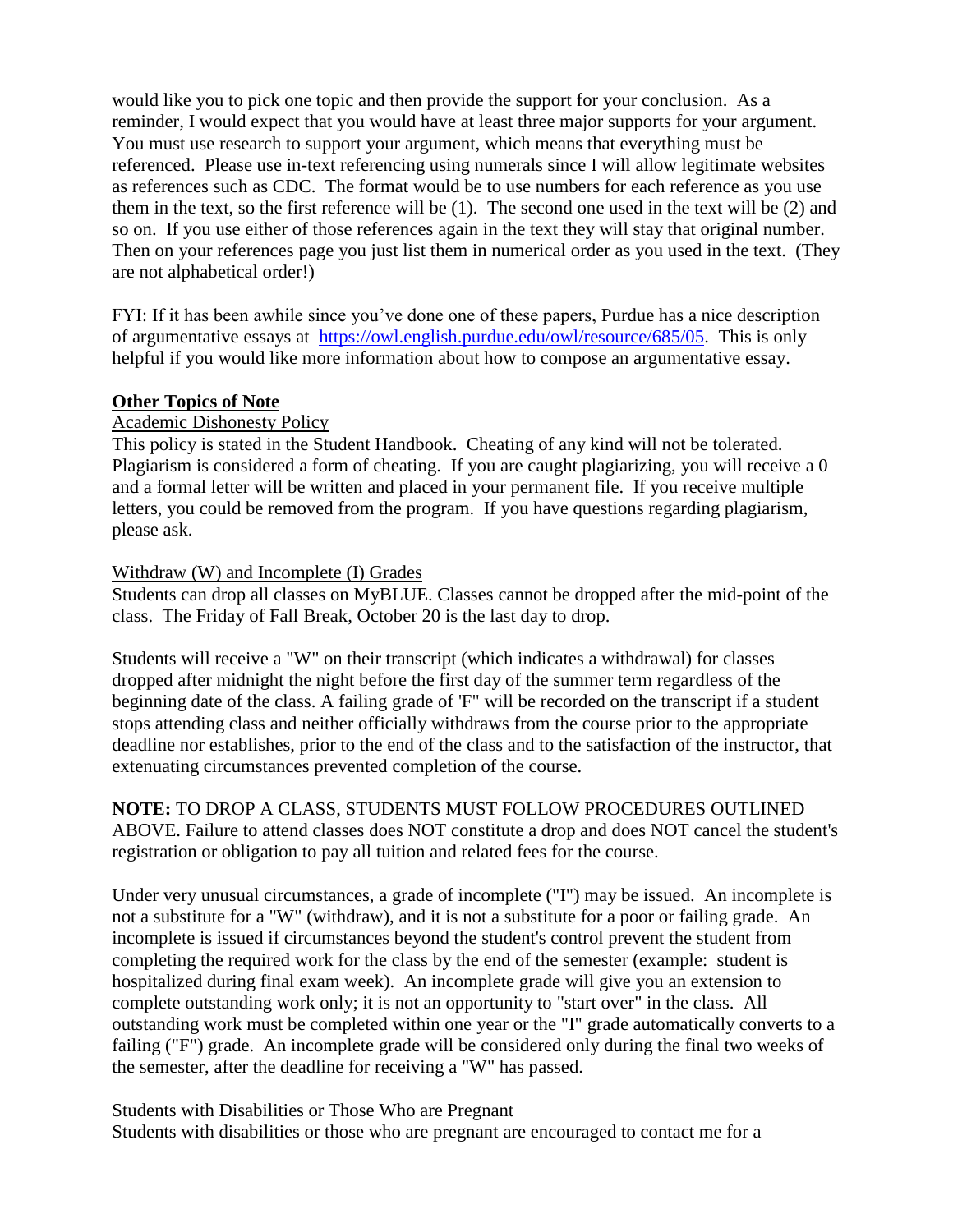confidential discussion of their individual needs for academic accommodation. It is the policy of the University of Nebraska at Kearney to provide flexible and individualized reasonable accommodation to students with documented disabilities or those who are pregnant. To receive accommodation services for a disability, students must be registered with UNK Disabilities Services Coordinator, David Brandt, in the Academic Success Office, 163 Memorial Student Affairs Building, 308-865-8214 or by email [unkdso@unk.edu.](mailto:unkdso@unk.edu) For those needing accommodation due to pregnancy, you need to visit with Student Health. The following link provides information for students and faculty regarding pregnancy rights. [http://www.nwlc.org/resource/pregnant-and-parenting-students-rights-faqs-college-and](https://urldefense.proofpoint.com/v2/url?u=http-3A__www.nwlc.org_resource_pregnant-2Dand-2Dparenting-2Dstudents-2Drights-2Dfaqs-2Dcollege-2Dand-2Dgraduate-2Dstudents&d=DwMFAg&c=9ZQuuHhOefNvAzlN-3viIA&r=a4_8X6kryBnhde98Akb_Ttea9wLW_NzrYD8CsNoSNMI&m=QtaGiwwueLLtJxh-yu-t040HblhMlx752lXuRZRJU1c&s=KLLtRExxtzPg_sk3VunbmLWe0bjBuQaHClmc0-_uu2w&e=)[graduate-students](https://urldefense.proofpoint.com/v2/url?u=http-3A__www.nwlc.org_resource_pregnant-2Dand-2Dparenting-2Dstudents-2Drights-2Dfaqs-2Dcollege-2Dand-2Dgraduate-2Dstudents&d=DwMFAg&c=9ZQuuHhOefNvAzlN-3viIA&r=a4_8X6kryBnhde98Akb_Ttea9wLW_NzrYD8CsNoSNMI&m=QtaGiwwueLLtJxh-yu-t040HblhMlx752lXuRZRJU1c&s=KLLtRExxtzPg_sk3VunbmLWe0bjBuQaHClmc0-_uu2w&e=)

### Reporting Student Sexual Harassment, Sexual Violence or Sexual Assault

Reporting allegations of rape, domestic violence, dating violence, sexual assault, sexual harassment, and stalking enables the University to promptly provide support to the impacted student(s), and to take appropriate action to prevent a recurrence of such sexual misconduct and protect the campus community. Confidentiality will be respected to the greatest degree possible. Any student who believes she or he may be the victim of sexual misconduct is encouraged to report to one or more of the following resources:

**Local Domestic Violence, Sexual Assault Advocacy Agency** 308-237-2599

**Campus Police (or Security)** 308-865-8911

## **Title IX Coordinator** 308-865-8655

Retaliation against the student making the report, whether by students or University employees, will not be tolerated. **If you have questions regarding the information in this email please contact Mary Chinnock Petroski, Title IX Coordinator [\(petroskimj@unk.edu](mailto:petroskimj@unk.edu) or phone 8888).**

### Military and Veteran Students

UNK works diligently to support UNK's military community by providing military and veteran students and families with resources and services to help them succeed. Veterans Services assists with the GI Bill process and acts as a liaison between the students and the Veterans Administration. If you need assistance or would like more information, please contact Lori Weed Skarka at 308-865-8520 or [unkveterans@unk.edu.](mailto:unkveterans@unk.edu)